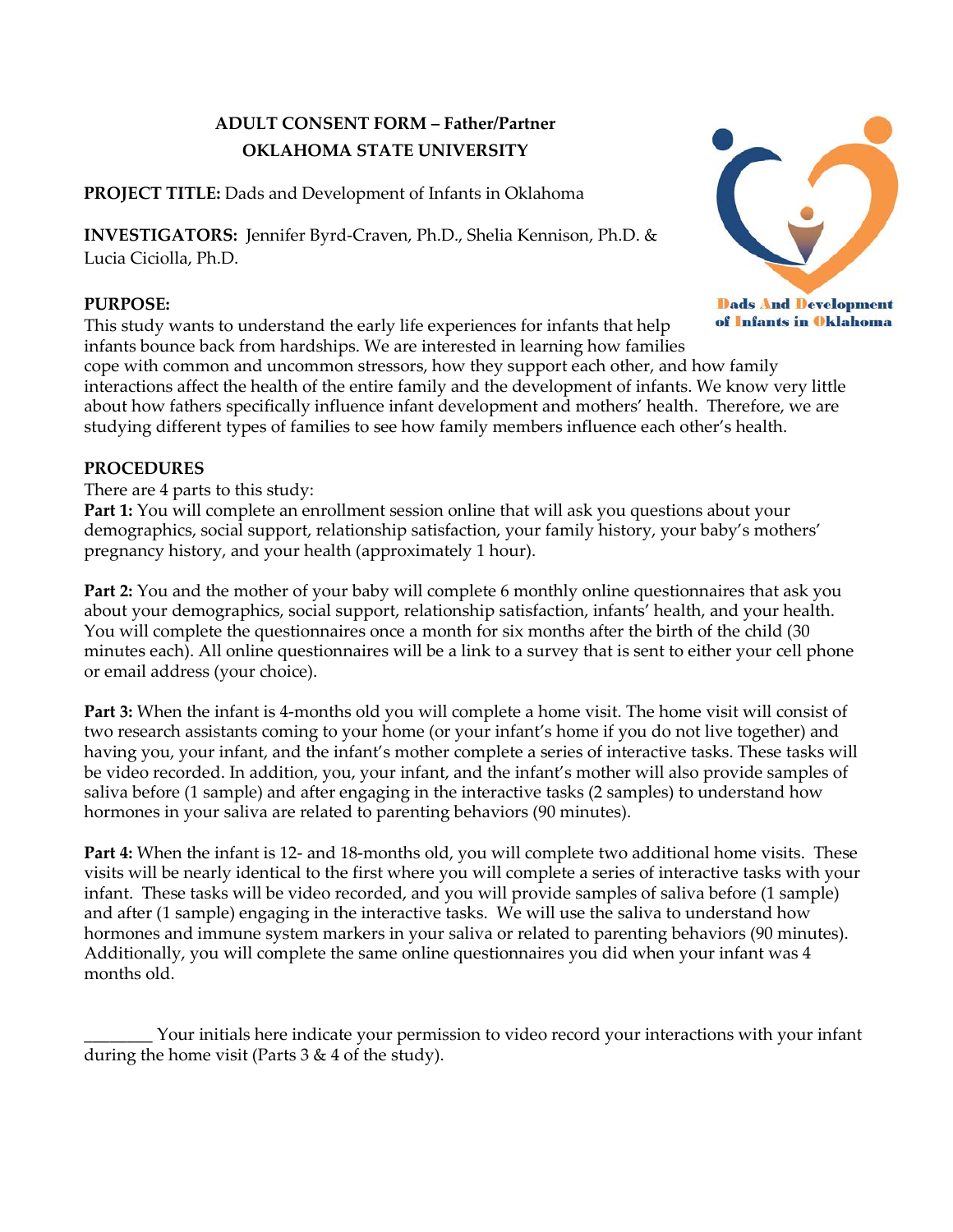## **RISKS OF PARTICIPATION:**

There are no known risks associated with this project that are greater than those ordinarily encountered in daily life. Many of the questions asked in the surveys are similar to those during a routine medical exam. Some of the questions may be sensitive. You have the right to choose not to answer questions you find too sensitive.

## **BENEFITS OF PARTICIPATION:**

By participating in this study, you will help us understand how biology and parenting behavior are related to infant health and development. If you are interested, we will send you a copy of the results of the study when it is finished.

## **CONFIDENTIALITY:**

The records of this study will be kept private. Any written results will discuss group findings and will not include information that will identify you. Research records will be stored on a password protected computer in a locked office and only researchers and individuals responsible for research oversight will have access to the records. In addition, your identity will only ever be linked to your responses temporarily on a single password-protected file stored on the Primary Investigator's office computer. The reason for this is so that we can contact you over the 18 months you are participating in the study. Once all data has been collected and coded, it will be only linked to your arbitrary ID number, and the record linking your name to your ID will be destroyed. Video recordings will be destroyed as soon as they are coded (approximately 3 months after your participation) to further protect your identity.

To help us protect your privacy, we have obtained a Certificate of Confidentiality from the National Institutes of Health (NIH). The researchers can use this Certificate to legally refuse to disclose information that may identify you in any federal, state, or local civil, criminal, administrative, legislative, or other proceedings, for example, if there is a court subpoena. The researchers will use the Certificate to resist any demands for information that would identify you.

The Certificate of Confidentiality will not be used to prevent disclosure to state or local authorities of abuse or neglect. Under Oklahoma law, we must report information about known or reasonably suspected incidents of abuse or neglect of a child including physical, sexual, emotional, and financial abuse or neglect. If any investigator has or is given such information, he or she may be required to report such information to the appropriate authorities.

## **COMPENSATION:**

You will receive a total of \$230 *per family unit* for your participation through research debit card. You will receive \$20 during Part 1. You will receive \$5 for each monthly assessment in Part 2 for a total of \$30. You will receive \$30 during Part 3. For Part 4, you will receive \$50 for completing each (of two) home visit, and \$25 for each monthly questionnaire assessment, for a total of \$150 per family. In the event of separation from your partner, payment will go to the infant's primary caregiver.

## **CONTACTS**: